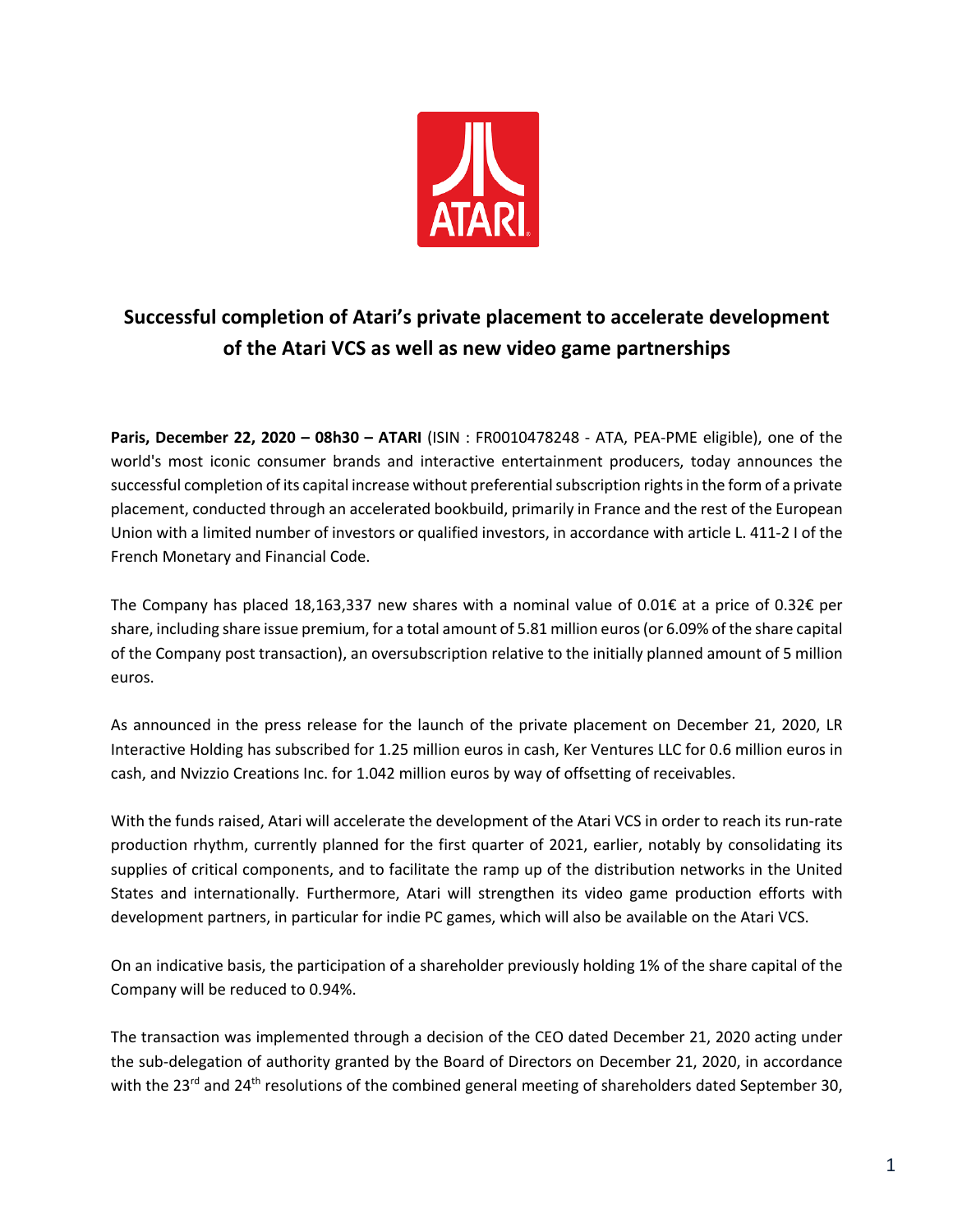2019, at a price representing a discount of 19.87% to the weighted average share price over the twenty trading days preceding its determination and a discount of 18.16% relative to the closing share price of December 21, 2020.

The capital increase was implemented through the issuance of new shares without preferential subscription rights in the form of a private placement. Settlement-delivery of the new shares issued in connection with the capital increase and their admission to trading on Euronext Paris is expected to occur on December 28, 2020. The new shares will carry current rights and will be admitted to trading on Euronext Paris under ISIN code FR0010478248 - ATA.

Atari's share capital will be composed of 298,152,729 shares following the settlement of the transaction. Following the capital increase, the breakdown of the share capital is as follows:

| <b>Shareholder</b>               | Nr of shares | % of capital |
|----------------------------------|--------------|--------------|
| LR Interactive Holdings          | 50'509'252   | 16.94%       |
| Ker Ventures (F. Chesnais - CEO) | 24'757'755   | 8.30%        |
| Alexandre Zyngier (Director)     | 3'574'476    | 1.20%        |
| Public                           | 219'261'411  | 73.54%       |
| Treasury shares                  | 49'835       | 0.02%        |
| Total                            | 298'152'729  | 100%         |

Louis Capital Market LLP / Midcap Partners has acted as Lead Manager and Bookrunner of the Transaction. EuroLand Corporate has acted as financial advisor on the Transaction.

In accordance with article 211-3 of the general regulations of the Autorité des Marchés Financiers (AMF), the offer of the Company's shares in the context of this capital increase conducted in the form of a private placement has not given rise to a prospectus subject to review by the AMF.

Detailed information regarding the Company, in particular regarding its business activity, its results and corresponding risk factors is included in the Universal Registration Document filed with the AMF on October 28, 2020 under the number D.20-0906, including the annual financial report 2019-2020, which can be accessed, together with other regulated information and all of the press releases of the Company, on its website (www.atari-investisseurs.fr).

## **About Atari:**

Atari, comprised of Atari SA and its subsidiaries, is a global interactive entertainment and multiplatform licensing group. The true innovator of the video game, founded in 1972, Atari owns and/or manages a portfolio of more than 200 games and franchises, including globally known brands such as Asteroids®, Centipede®, Missile Command® and Pong®. From this important portfolio of intellectual properties, Atari delivers attractive online games for smartphones, tablets, and other connected devices. Atari also develops and distributes interactive entertainment for Microsoft, Sony and Nintendo game consoles. Atari also leverages its brand and franchises with licensing agreements through other media, derivative products and publishing. For more information: www.atari.com and www.atari-investisseurs.fr/en/. Atari